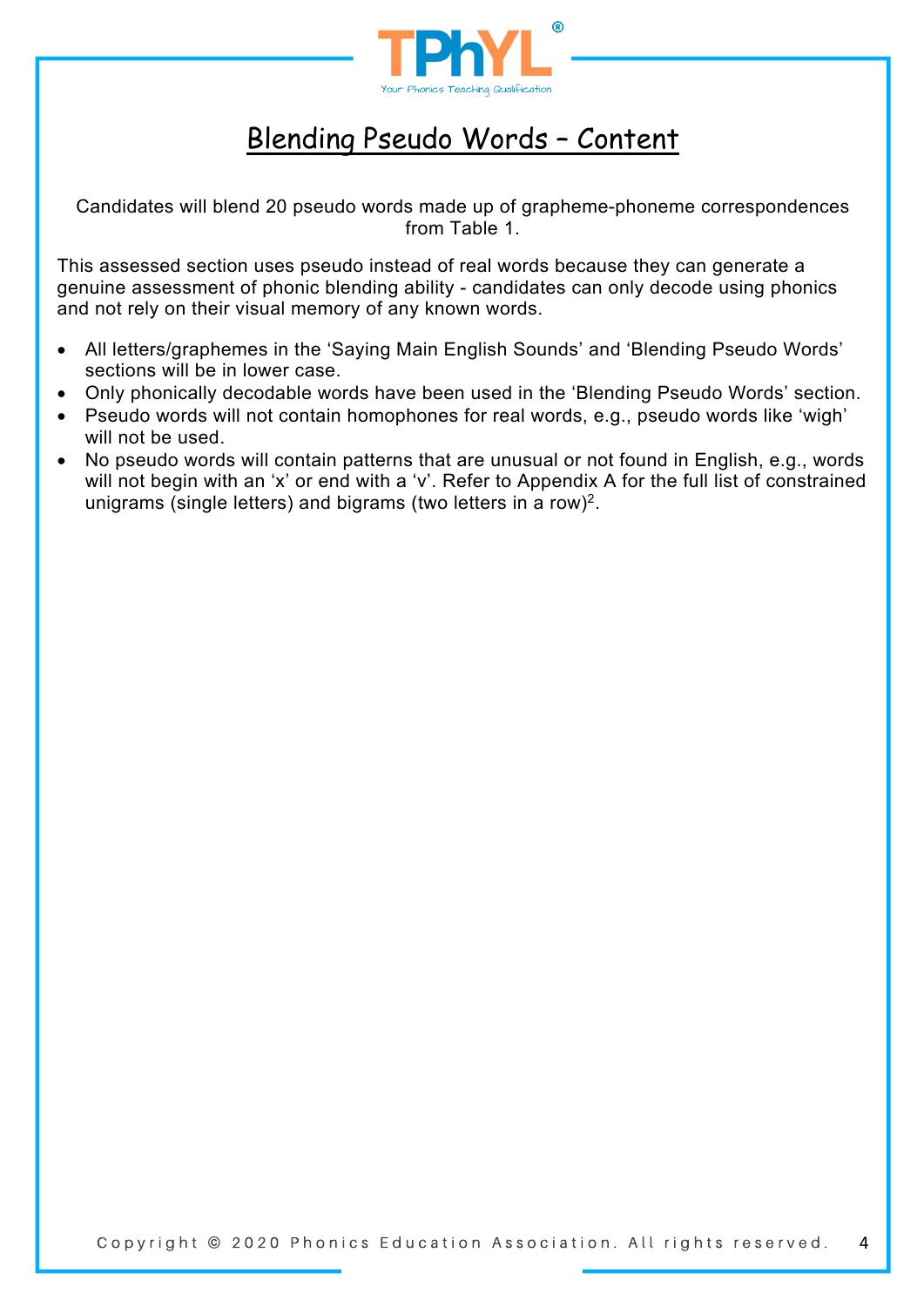

# Blending Pseudo Words - Structure

The 20 pseudo words will follow the structures below:

Nine of them will be phonological **CVC** words from the following orthographical patterns<sup>1</sup>:

| $\mathsf C$    | C         | d           | O    | g  |
|----------------|-----------|-------------|------|----|
| СC             | C         | ch          |      | р  |
| $\overline{C}$ | <u>CC</u> | d           |      | sh |
| C              | Ć         | $\mathbf S$ | $ee$ | m  |
| СC             | СC        | <u>ch</u>   |      | ck |
| CC             | Ć         | sh          | or   |    |

• Three of them will be phonological **CCVC** words from the following orthographical patterns:

|    | C C            | $V \mid C$ |                         |    |          | tra          | m   |
|----|----------------|------------|-------------------------|----|----------|--------------|-----|
|    | C C            | VV         | $\overline{\mathsf{C}}$ |    | b I      | ee d         |     |
|    | C C            |            | CC                      |    | $c \t r$ | $\mathsf{u}$ | sh  |
| CC | $\overline{C}$ |            | CC                      | th |          | r a          | .sh |

• Three of them will be phonological **CVCC** words from the following orthographical patterns:

| $\mathsf{C}$ | $\overline{V}$ |                | C C           |    | u            | m | p            |
|--------------|----------------|----------------|---------------|----|--------------|---|--------------|
| $\mathsf C$  |                | C C            |               | r  | oa           | S |              |
| CC           |                | C <sub>1</sub> | $\mathcal{C}$ | sh | $\mathsf{O}$ | p | $\mathsf{s}$ |
| $C$ $C$      |                | $\mathbf{C}$   | $\mathsf{C}$  | ch | ar           |   | <b>S</b>     |

• Two of them will be phonological **CCVCC** words from the following orthographical patterns:

|                             | C C V                           | C C |                    | b l e n d |  |
|-----------------------------|---------------------------------|-----|--------------------|-----------|--|
|                             | $C C $ $\underline{VV}$ $ C C $ |     | $f \mid$           | ee ts     |  |
| $ {\rm CC}\, $ ${\rm C}\, $ |                                 |     | $ C C $ there is t |           |  |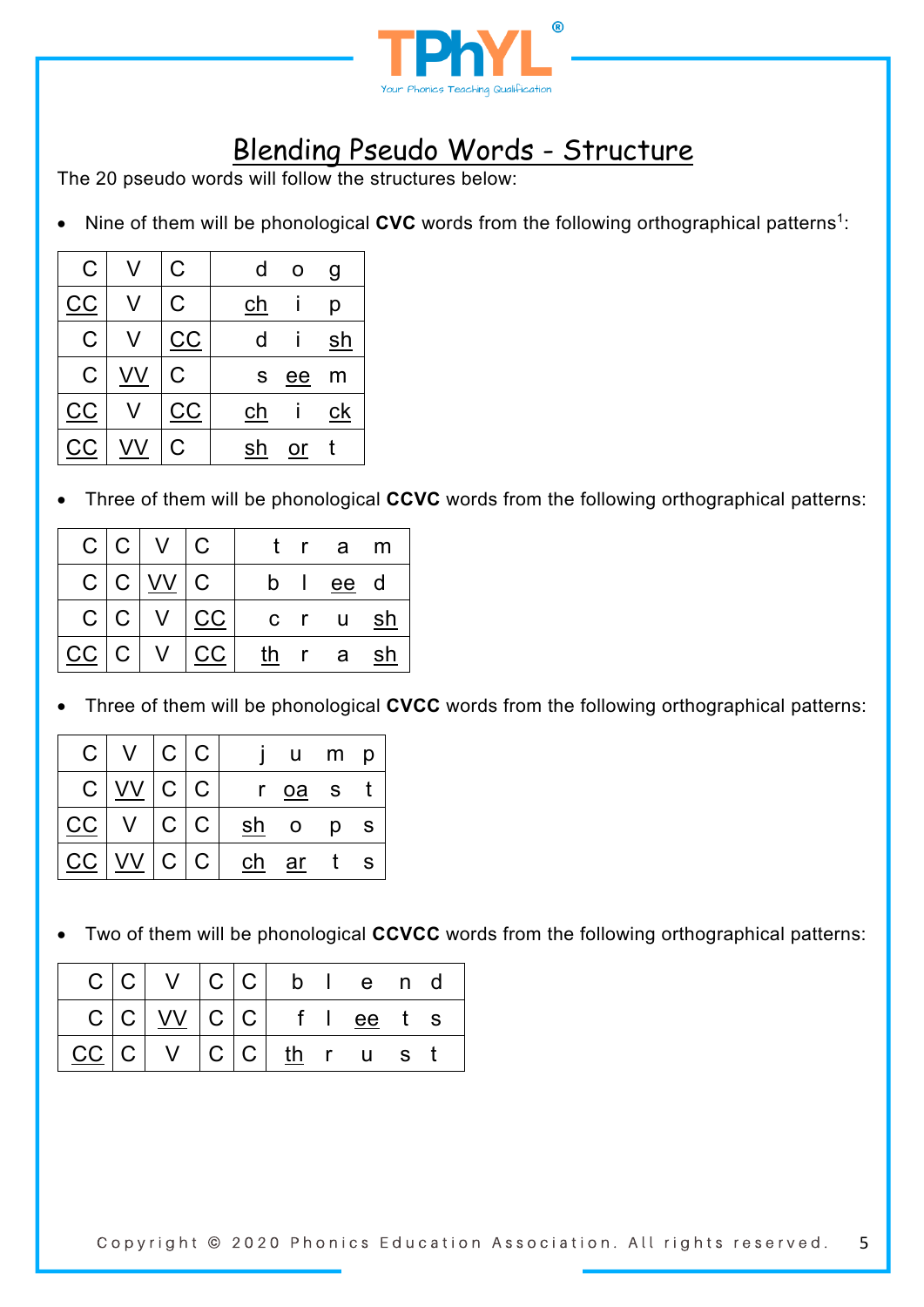

• Three of them will be phonological **CV**, **VCC**, **CCCV**, **CCCVC** and/or **CCCVCC** words from the following orthographical patterns:



### **Notes:**

<sup>1</sup> The TPhYL Blending Pseudo Words section uses pseudo phonological words ranging from two to six phonemes in different orthographical patterns. Please refer to the following table for symbols representing phonological and orthographical patterns as well as examples in real words:

| phonological                   | orthographical          | real word example |
|--------------------------------|-------------------------|-------------------|
| C for consonants               | C for consonants        |                   |
| single letter consonants       | C                       | s in 'sat'        |
| consonant digraphs $3$         | $\underline{\text{CC}}$ | sh in 'shop'      |
| V for vowels                   | V for vowels            |                   |
| single letter vowels           |                         | a in 'sat'        |
| vowel digraphs <sup>4</sup>    | VV                      | ee in 'feet'      |
| vowel trigraphs $\overline{5}$ | <b>VVV</b>              | air in 'fair'     |

2 List of constrained unigrams and bigrams

*p.22-25 Assessment framework for the development of the Year 1 phonics screening check. For test developers. Standards & Testing Agency. Crown copyright 2017 Electronic version product code: STA/17/7947/e*

*http://www.nationalarchives.gov.uk/doc/open-government-licence/version/3/*

 $3$  Consonant digraphs are made up of two consonant letters to represent one single phoneme, e.g., 'sh' for the phoneme /sh/ or /ʃ/. Note: Although 'qu' uses two letters to represent two phonemes /k/ and /w/, 'qu' is considered a consonant digraph.

<sup>4</sup> Vowel digraphs are made up of two vowel letters, e.g., 'ai'. Vowel phonemes are made of up a vowel letter together with the letter 'r' are also considered as vowel digraphs, e.g., 'er', 'ur', 'ar', 'or'.

5 Vowel trigraphs, denoted by the orthographical symbols VVV, consist of three letters to represent one single vowel phoneme. The only vowel trigraphs included 'air' for /eə/, 'ear' for  $/$ Iə $/$ , and 'igh' for  $/$ aI $/$ .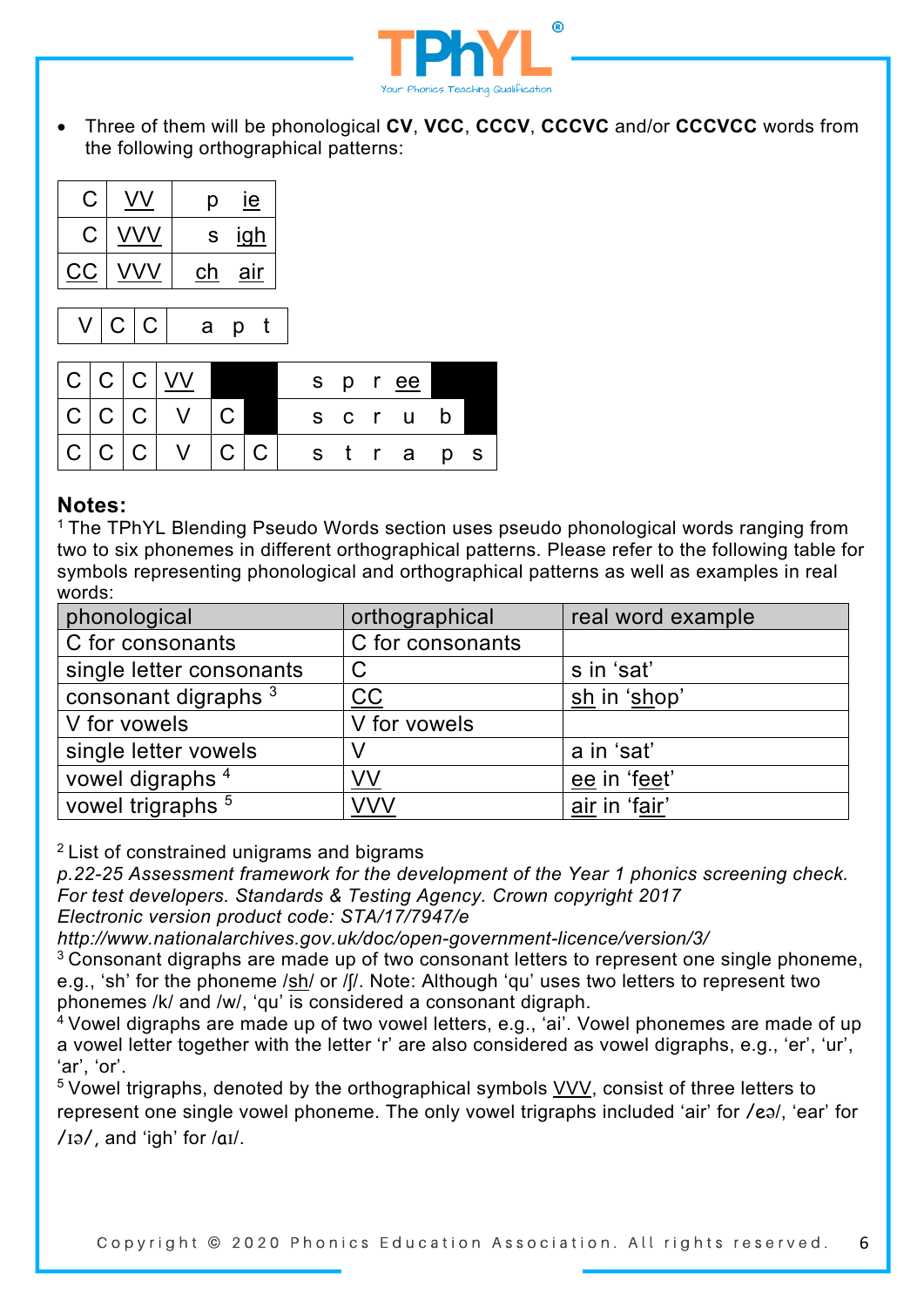

## **Appendix A**

### **Constrained unigrams**

The following unigrams will not be used at the start of the pseudo words: 'x'

The following unigrams will not be used at the end of the pseudo words:

| $\sim$ |  | $\mathsf{r}$ |  |  |
|--------|--|--------------|--|--|
|--------|--|--------------|--|--|

#### **Constrained bigrams**

The following bigrams will not be used in the pseudo words:

| aa           | bh        | bx        | cm                       | CZ  | dl        | dz        | fg             |
|--------------|-----------|-----------|--------------------------|-----|-----------|-----------|----------------|
| ae           | bj        | by        | cn                       | db  | dm        | ei        | fh             |
| aj           | bk        | bz        | cp                       | dc  | dn        | ej        | fj             |
| ao           | bm        | cb        | cq                       | dd  | dp        | eo        | fk             |
| aq           | bn        | cc        | $\mathsf{CS}\phantom{0}$ | df  | dq        | eq        | fm             |
| bc           | bp        | cd        | CV                       | dg  | dt        | ey        | fn             |
| bd           | bq        | cf        | CW                       | dh  | dv        | fb        | fp             |
| bf           | bv        | cg        | cx                       | dj  | dx        | fc        | fq             |
| bg           | bw        | cj        | cy                       | dk  | dy        | fd        | f <sub>V</sub> |
| fw           | hl        | jw        | $\mathsf{I}$ r           | nj  | py        | rh        | tn             |
| $f$ $\times$ | hm        | jx        | $\mathsf{I}\mathsf{v}$   | nl  | pz        | rj        | tp             |
| fy           | hn        | ју        | lw                       | nm  | qa        | rl        | tq             |
| fZ           | hp        | jz        | lx                       | nn  | qb        | rq        | tv             |
| gb           | hq        | kb        | ly.                      | np  | qc        | rv        | tx             |
| gc           | hs        | kc        | Iz                       | nq  | qd        | rw        | ty             |
| <u>gd</u>    | hv        | kd        | mb                       | nr  | qe        | rx        | tz             |
| gf           | hw        | kf        | mc                       | nv  | qf        | ry        | uh             |
| <u>gg</u>    | hx        | kg        | md                       | nw  | <u>qg</u> | rz        | uj             |
| <u>gj</u>    | hy        | kh        | mf                       | n x | qh        | sb        | uq             |
| gk           | hz        | kj        | mg                       | ny  | <u>qi</u> | sd        | uu             |
| gm           | jb        | kk        | mh                       | nz  | qj        | sf        | uy             |
| gn           | jc        | kl        | mj                       | oj  | qk        | sg        | vb             |
| gp           | jd        | km        | mk                       | oq  | ql        | sj        | <b>VC</b>      |
| <u>gq</u>    | jf        | kn        | ml                       | pb  | qm        | sr        | vd             |
| <u>gt</u>    | <u>jg</u> | kp        | mn                       | pc  | qn        | <b>SV</b> | vf             |
| $g_{V}$      | jh        | kq        | mq                       | pd  | qo        | SX        | vg             |
| gw           | jj        | kt        | mr                       | pf  | qp        | sy        | vh             |
| gx           | jk        | kv        | mt                       | pg  | qq        | <b>SZ</b> | Vj             |
| gz           | jl        | kw        | mv                       | pj  | qr        | tb        | vk             |
| hb           | jm        | kx        | mw                       | pk  | qs        | tc        | vl             |
| hc           | jn        | ky        | <b>mx</b>                | pm  | qt        | td        | vm             |
| hd           | <u>jp</u> | kz        | my                       | pn  | qv        | tf        | vn             |
| hf           | jq        | lc        | mz                       | pp  | qw        | tg        | vp             |
| hg           | ir        | <u>lg</u> | nb                       | pq  | qx        | tj        | vq             |
| hh           | js        | li.       | nc                       | pv  | <u>qy</u> | tk        | vr             |